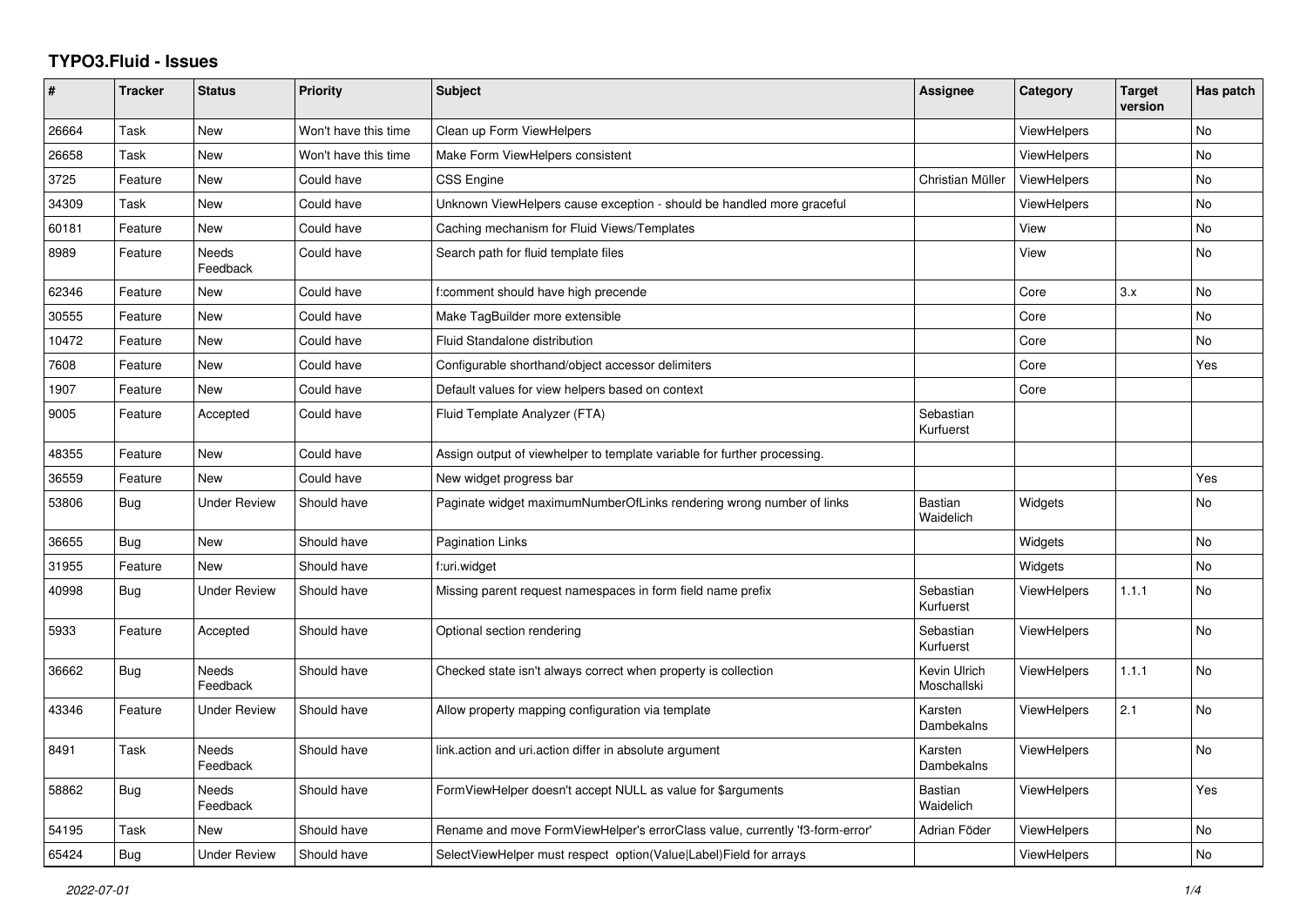| $\sharp$ | <b>Tracker</b> | <b>Status</b>       | <b>Priority</b> | <b>Subject</b>                                                                                         | <b>Assignee</b>        | Category    | <b>Target</b><br>version | Has patch |
|----------|----------------|---------------------|-----------------|--------------------------------------------------------------------------------------------------------|------------------------|-------------|--------------------------|-----------|
| 60003    | Feature        | New                 | Should have     | Add required-Attribute to f:form.password                                                              |                        | ViewHelpers |                          | <b>No</b> |
| 54284    | Bug            | New                 | Should have     | Default Option for Switch/Case VH                                                                      |                        | ViewHelpers |                          | No        |
| 49600    | Bug            | New                 | Should have     | f:form tag shown as a HTML on frontend                                                                 |                        | ViewHelpers |                          | No        |
| 44234    | Bug            | <b>Under Review</b> | Should have     | selectViewHelper's sorting does not respect locale collation                                           |                        | ViewHelpers | 2.1                      | No        |
| 39936    | Feature        | New                 | Should have     | registerTagAttribute should handle default values                                                      |                        | ViewHelpers |                          | <b>No</b> |
| 37619    | Bug            | New                 | Should have     | Fatal Error when using variable in name attribute of Section ViewHelper                                |                        | ViewHelpers |                          | No        |
| 36410    | Feature        | New                 | Should have     | Allow templates to send arguments back to layout                                                       |                        | ViewHelpers |                          | No        |
| 34682    | Bug            | <b>Under Review</b> | Should have     | Radio Button missing checked on validation error                                                       |                        | ViewHelpers |                          | No        |
| 30937    | Bug            | <b>New</b>          | Should have     | CropViewHelper stringToTruncate can't be supplied so it can't be easily extended                       |                        | ViewHelpers |                          | Yes       |
| 10911    | Task           | New                 | Should have     | Tx_Fluid_ViewHelpers_Form_AbstractFormViewHelper->renderHiddenIdentityField<br>should be more reliable |                        | ViewHelpers |                          | No        |
| 9950     | Task           | New                 | Should have     | Binding to nested arrays impossible for form-elements                                                  |                        | ViewHelpers |                          |           |
| 8648     | Bug            | New                 | Should have     | format.crop ViewHelper should support all features of the crop stdWrap function                        |                        | ViewHelpers |                          | No        |
| 46289    | Bug            | Needs<br>Feedback   | Should have     | Enable Escaping Interceptor in XML request format                                                      |                        | View        | 2.0.1                    | No        |
| 45394    | Task           | New                 | Should have     | Forwardport Unit test for standalone view                                                              |                        | View        |                          | No        |
| 43072    | Task           | New                 | Should have     | Remove TOKENS for adding templates fallback in Backporter                                              |                        | View        |                          | No        |
| 33394    | Feature        | Needs<br>Feedback   | Should have     | Logical expression parser for BooleanNode                                                              | <b>Tobias Liebig</b>   | Core        |                          | No        |
| 12863    | Bug            | New                 | Should have     | Attributes of a viewhelper can't contain a '-'                                                         | Sebastian<br>Kurfuerst | Core        |                          | No        |
| 46257    | Feature        | <b>Under Review</b> | Should have     | Add escape sequence support for Fluid                                                                  |                        | Core        |                          | No        |
| 39990    | Bug            | New                 | Should have     | Same form twice in one template: hidden fields for empty values are only rendered<br>once              |                        | Core        |                          | No        |
| 32035    | Task           | New                 | Should have     | Improve fluid error messages                                                                           |                        | Core        |                          | Yes       |
| 4704     | Feature        | New                 | Should have     | Improve parsing exception messages                                                                     |                        | Core        |                          |           |
| 3481     | Bug            | New                 | Should have     | Use ViewHelperVariableContainer in PostParseFacet                                                      |                        | Core        |                          | No        |
| 28551    | Bug            | Accepted            | Should have     | (v4) backport VHTest                                                                                   | Sebastian<br>Kurfuerst |             |                          | No        |
| 52640    | Feature        | <b>Under Review</b> | Should have     | Create an UnlessViewHelper as opposite to the IfViewHelper                                             | Marc Neuhaus           |             |                          | No        |
| 37095    | Feature        | New                 | Should have     | It should be possible to set a different template on a Fluid TemplateView inside an<br>action          | Christopher<br>Hlubek  |             |                          | No        |
| 55008    | <b>Bug</b>     | <b>Under Review</b> | Should have     | Interceptors should be used in Partials                                                                | Christian Müller       |             |                          | No        |
| 60271    | Feature        | New                 | Should have     | Paginate viewhelper, should also support arrays                                                        |                        |             |                          | No        |
| 58983    | <b>Bug</b>     | New                 | Should have     | format.date does not respect linebreaks and throws exception                                           |                        |             |                          | No        |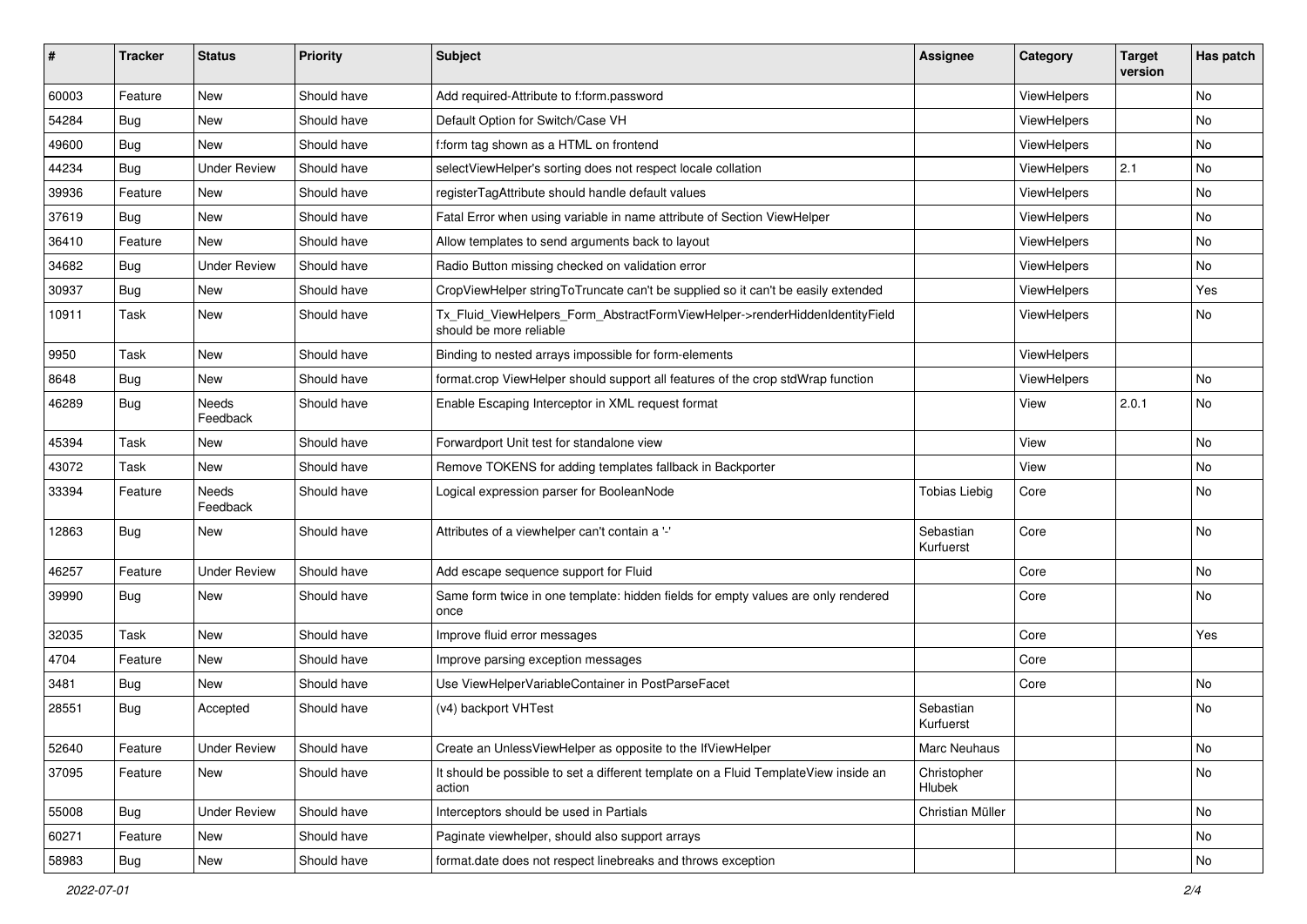| $\vert$ # | <b>Tracker</b> | <b>Status</b>       | <b>Priority</b> | <b>Subject</b>                                                                                              | Assignee | Category | <b>Target</b><br>version | Has patch |
|-----------|----------------|---------------------|-----------------|-------------------------------------------------------------------------------------------------------------|----------|----------|--------------------------|-----------|
| 58921     | <b>Bug</b>     | <b>New</b>          | Should have     | f:form.* VHs crash if NOT inside f:form but followed by f:form                                              |          |          |                          | <b>No</b> |
| 56237     | Task           | New                 | Should have     | in-line (Condition) View Helpers should not evaluate on parsing                                             |          |          |                          | <b>No</b> |
| 52591     | <b>Bug</b>     | <b>New</b>          | Should have     | The Pagination Widget broken for joined objects                                                             |          |          |                          | No        |
| 52536     | <b>Bug</b>     | <b>Under Review</b> | Should have     | Errorclass not set if no property-attribute set                                                             |          |          |                          |           |
| 52419     | Bug            | <b>New</b>          | Should have     | Wrong PHPDocs notation for default value inline f:translate viewhelper                                      |          |          | 2.0                      | <b>No</b> |
| 51277     | Feature        | New                 | Should have     | ViewHelper context should be aware of actual file occurrence                                                |          |          |                          | <b>No</b> |
| 50888     | Bug            | <b>Under Review</b> | Should have     | WSOD by changing name of section and if Fluid caches are generated                                          |          |          |                          | No        |
| 49756     | Feature        | <b>Under Review</b> | Should have     | Select values by array key in checkbox viewhelper                                                           |          |          |                          | <b>No</b> |
| 47669     | Task           | New                 | Should have     | Form View Helper does not define the default request method                                                 |          |          |                          | No        |
| 47006     | Bug            | <b>Under Review</b> | Should have     | widget identifier are not unique                                                                            |          |          |                          | No        |
| 46545     | Feature        | New                 | Should have     | Better support for arrays in options of SelectViewHelper                                                    |          |          |                          | No        |
| 46091     | Task           | Needs<br>Feedback   | Should have     | Show source file name and position on exceptions during parsing                                             |          |          |                          | <b>No</b> |
| 45345     | Feature        | Needs<br>Feedback   | Should have     | Easy to use comments for fluid that won't show in output                                                    |          |          |                          |           |
| 45153     | Feature        | New                 | Should have     | f:be.menus.actionMenuItem - Detection of the current select option is insufficient                          |          |          |                          | <b>No</b> |
| 43071     | Task           | New                 | Should have     | Remove TOKENS for adding fallback teplates in B                                                             |          |          |                          | No        |
| 42743     | Task           | New                 | Should have     | Remove inline style for hidden form fields                                                                  |          |          |                          | <b>No</b> |
| 42397     | Feature        | <b>New</b>          | Should have     | Missing viewhelper for general links                                                                        |          |          |                          | <b>No</b> |
| 40081     | Feature        | New                 | Should have     | Allow assigned variables as keys in arrays                                                                  |          |          |                          | No        |
| 38130     | Feature        | <b>New</b>          | Should have     | Checkboxes and multiple select fields should have an assignable default value                               |          |          |                          | <b>No</b> |
| 33215     | Feature        | New                 | Should have     | RFC: Dynamic values in ObjectAccess paths                                                                   |          |          |                          | <b>No</b> |
| 28554     | <b>Bug</b>     | New                 | Should have     | (v4) implement feature flag to disable caching                                                              |          |          |                          | <b>No</b> |
| 28553     | Bug            | New                 | Should have     | improve XHProf test setup                                                                                   |          |          |                          | No        |
| 28552     | Bug            | New                 | Should have     | (v5) write ViewHelper test for compiled run; adjust functional test to do two passes<br>(uncached & cached) |          |          |                          | <b>No</b> |
| 28550     | Bug            | New                 | Should have     | (v4) make widgets cacheable, i.e. not implement childnodeaccess interface                                   |          |          |                          | <b>No</b> |
| 28549     | Bug            | New                 | Should have     | make widgets cacheable, i.e. not implement childnodeaccess interface                                        |          |          |                          | No        |
| 13045     | Bug            | New                 | Should have     | Entity decode of strings are different between if-conditions and output of variable                         |          |          |                          |           |
| 9514      | Feature        | <b>New</b>          | Should have     | Support explicit Array Arguments for ViewHelpers                                                            |          |          |                          |           |
| 3291      | Feature        | Needs<br>Feedback   | Should have     | Cacheable viewhelpers                                                                                       |          |          |                          | <b>No</b> |
| 45384     | Bug            | New                 | Must have       | Persisted entity object in widget-configuration cannot be deserialized (after reload)                       |          | Widgets  | 2.0.1                    | <b>No</b> |